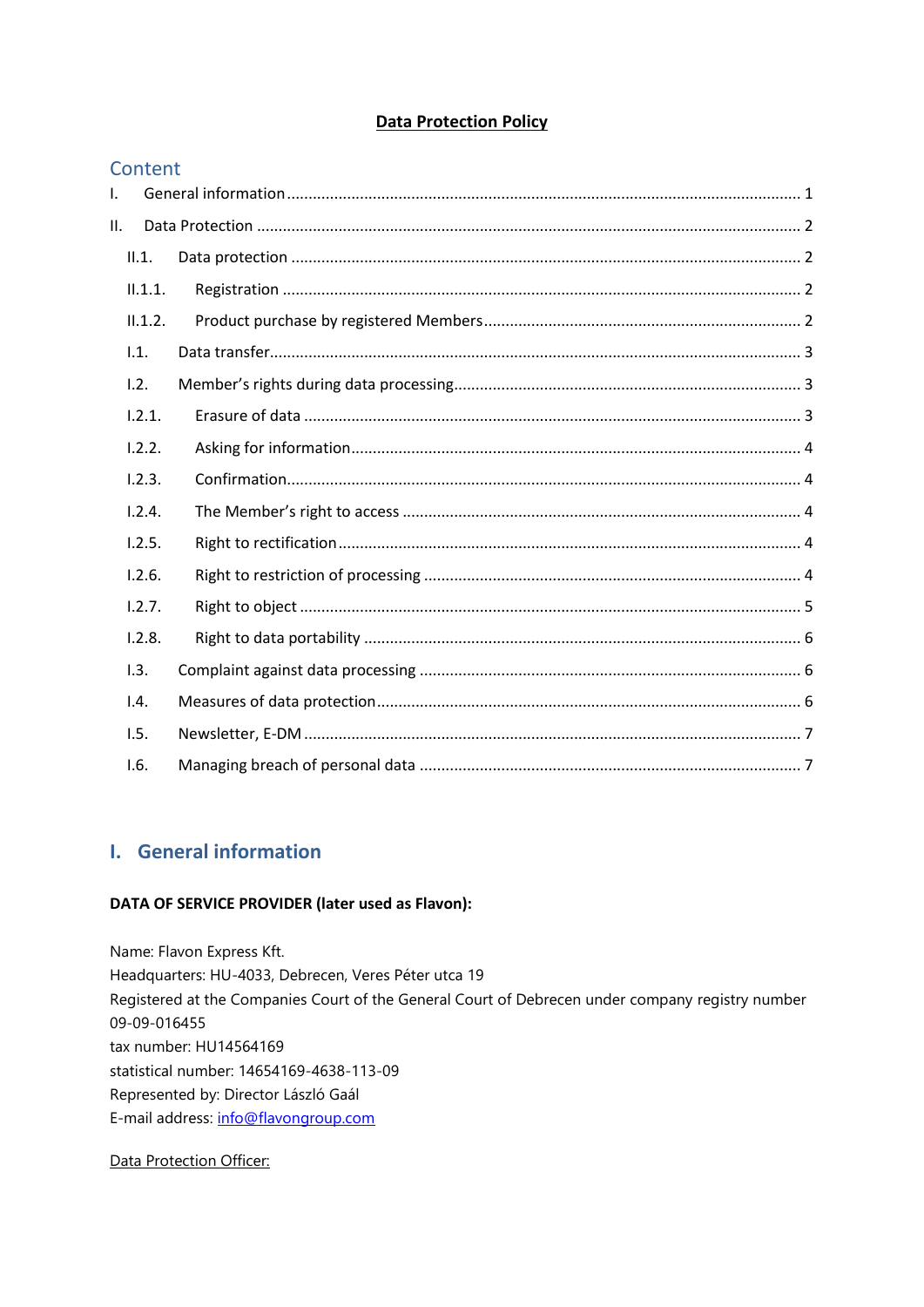Name: dr. Gabriella Czére-Réti Tel: 0670-967-8855 E-mail: [info@drreti.hu](mailto:info@drreti.hu)

This document includes the rights, liabilities and important information in relation to all services provided by Flavon company group through the website [www.flavonmax.com](http://www.flavonmax.com/) (online platform).

## <span id="page-1-1"></span><span id="page-1-0"></span>**II. Data Protection**

### **II.1.Data protection**

### <span id="page-1-2"></span>**II.1.1. Registration**

Flavon sells its products via MLM (multi-level marketing), therefore purchasing these products is possible only by joining the network.

During registration the person concerned (data subject), as a natural person, is required to fill out Flavon's Membership Agreement, providing the following data:

| Data        | Purpose of data                | Legal basis of   | Period of storage      | Data transfer |
|-------------|--------------------------------|------------------|------------------------|---------------|
| category    | processing                     | data processing  |                        |               |
| <b>Name</b> | Communication and              | Accounting       | 6 years from the last  |               |
|             | identification                 | regulations and  | day of tax year of the |               |
|             |                                | fulfilment of    | last invoice           |               |
|             |                                | agreement        |                        |               |
| E-mail      | Communication                  | Fulfilment of    | 5 years after the end  | External      |
| address     |                                | agreement        | of the agreement       | software      |
| Phone       | Communication                  | Fulfilment of    |                        | developer     |
| number      |                                | agreement        |                        |               |
| Invoicing   | <b>Fulfilment of invoicing</b> | Fulfilment of    | 6 years after the last |               |
| address     | obligation                     | legal obligation | day of tax year of the |               |
|             |                                |                  | last invoice           |               |

## **II.1.2. Product purchase by registered Members**

<span id="page-1-3"></span>If the data subject is already a registered member, they shall fill out a "Product order form" providing the following data as a natural person:

| Data<br>category             | Purpose of data<br>processing                                                 | Legal basis of<br>data processing                                                                | Period of storage                                                                                                    | Data transfer                     |
|------------------------------|-------------------------------------------------------------------------------|--------------------------------------------------------------------------------------------------|----------------------------------------------------------------------------------------------------------------------|-----------------------------------|
| Name<br>Invoicing<br>address | Communication and<br>identification<br>Fulfilling the invoicing<br>obligation | Accounting<br>regulations and<br>fulfilment of<br>agreement<br>Fulfilment of<br>legal obligation | 6 years after the last<br>day of tax year of the<br>last invoice<br>6 years after the last<br>day of tax year of the | External<br>software<br>developer |
| Flavon ID<br>number          | Identification of the<br>concerned Member in<br>the system                    | Fulfilment of<br>agreement                                                                       | last invoice<br>1 year after the last<br>purchase                                                                    |                                   |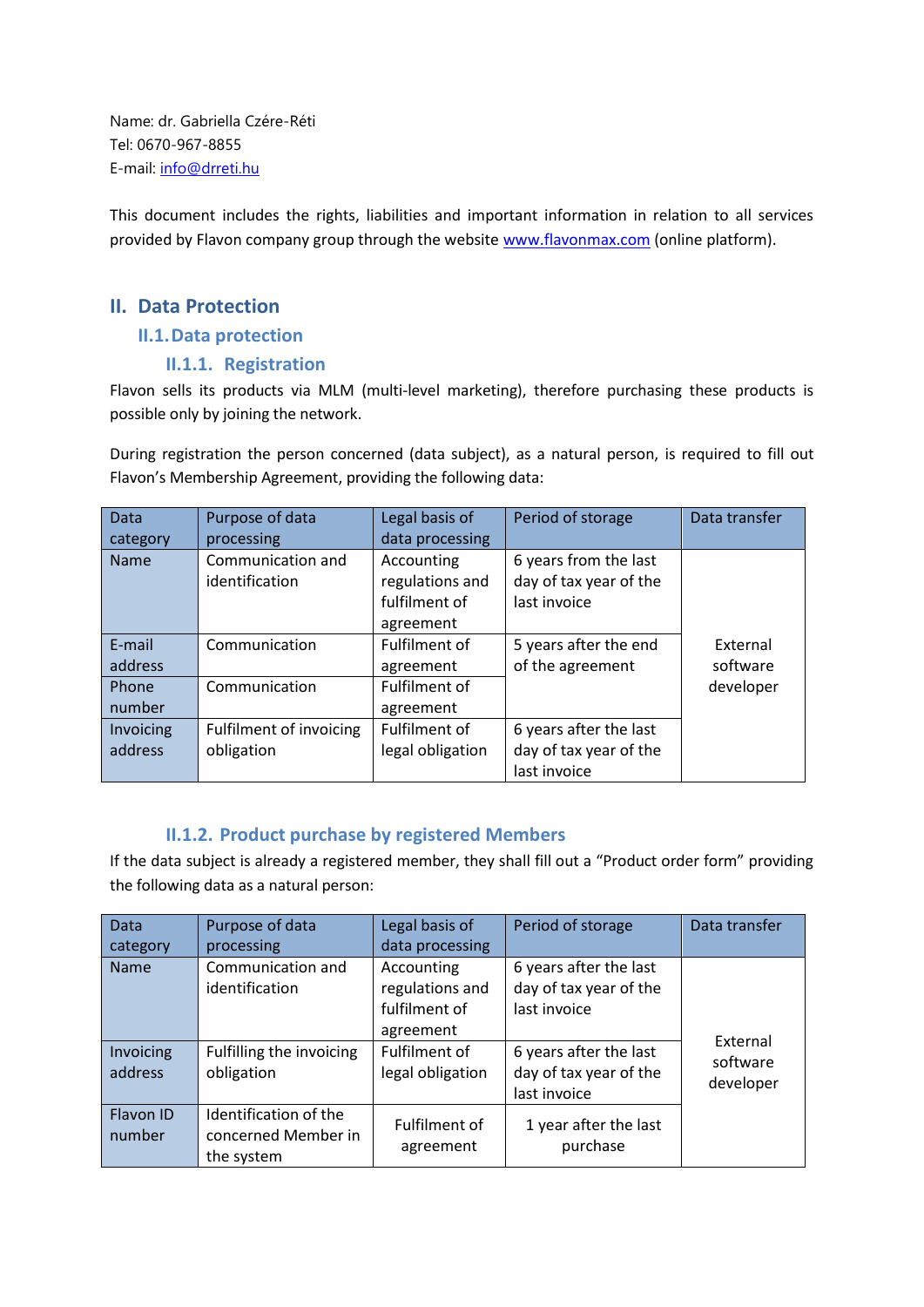## <span id="page-2-0"></span>**I.1. Data transfer**

- a) Flavon transfers Members' name, assigned ID number and the Member's or his company's purchases to other Flavon members (20 upline sponsors) for the purpose of recording commission-, bonus-, payback data related to the business activity, which serves as the basis of commission payout for every Member, thus they need to be included in the commission reports.
- b) At registration Members may allow Flavon to give his/her personal details submitted at registration to his/her 3 upline sponsors with the purpose of communication, successful networking.
- c) Flavon company group carries our economic activity in and outside of the European Union, thus it is possible that on the upline of the registered Member there is a non-EU national. In this case the non-EU national may be a member of a Flavon company group, which is based in a third country (USA). European Commission acknowledged the appropriate protection level of the United States.[\(EC list\)](https://ec.europa.eu/info/law/law-topic/data-protection/data-transfers-outside-eu/adequacy-protection-personal-data-non-eu-countries_en)
- d) Flavon's external hosting service provider is Flavon Group Kft.
	- Flavon delegates book keeping tasks to the following partner:
		- EGM Adó-Kontír Kft. manages the company's accounting tasks, thus for this purpose the personal details appearing on Flavon's invoices, documentation of expenditures and account statements are transferred to them.

Flavon uses delivery service providers thus for this purpose the following details are transferred to them:

- name, address, phone number, email address and details of the orders to UPS Magyarország Kft., FedEx Express International B.V. and DHL Express Magyarország Kft. delivering packages in other countries.
- e) COMPACT SZOFTVER Kft. (4031 Debrecen, Kishegyesi út 154; company register number: 09- 09-016823, tax number: 14744459-2-09), as the owner of the software Flavon uses may access the data stored in the software with the purpose of software maintenance and development.

## <span id="page-2-2"></span><span id="page-2-1"></span>**I.2. Member's rights during data processing**

## **I.2.1. Erasure of data**

The Member may (in person or in writing) ask Flavon for erasure of those personal data without undue delay, that is processed as not part of the contractual relationship with the Member, or that is processed as not part of a compliance of a legal obligation and if:

- the personal data are no longer necessary in relation to the purposes for which they were collected or otherwise processed;
- the data subject withdraws consent on which the processing is based on and where there is no other legal ground for the processing;
- the data subject objects to the processing and there are no overriding legitimate grounds for the processing;
- the personal data have been unlawfully processed;
- the personal data have to be erased for compliance with a legal obligation in Union or Member State law to which the controller is subject;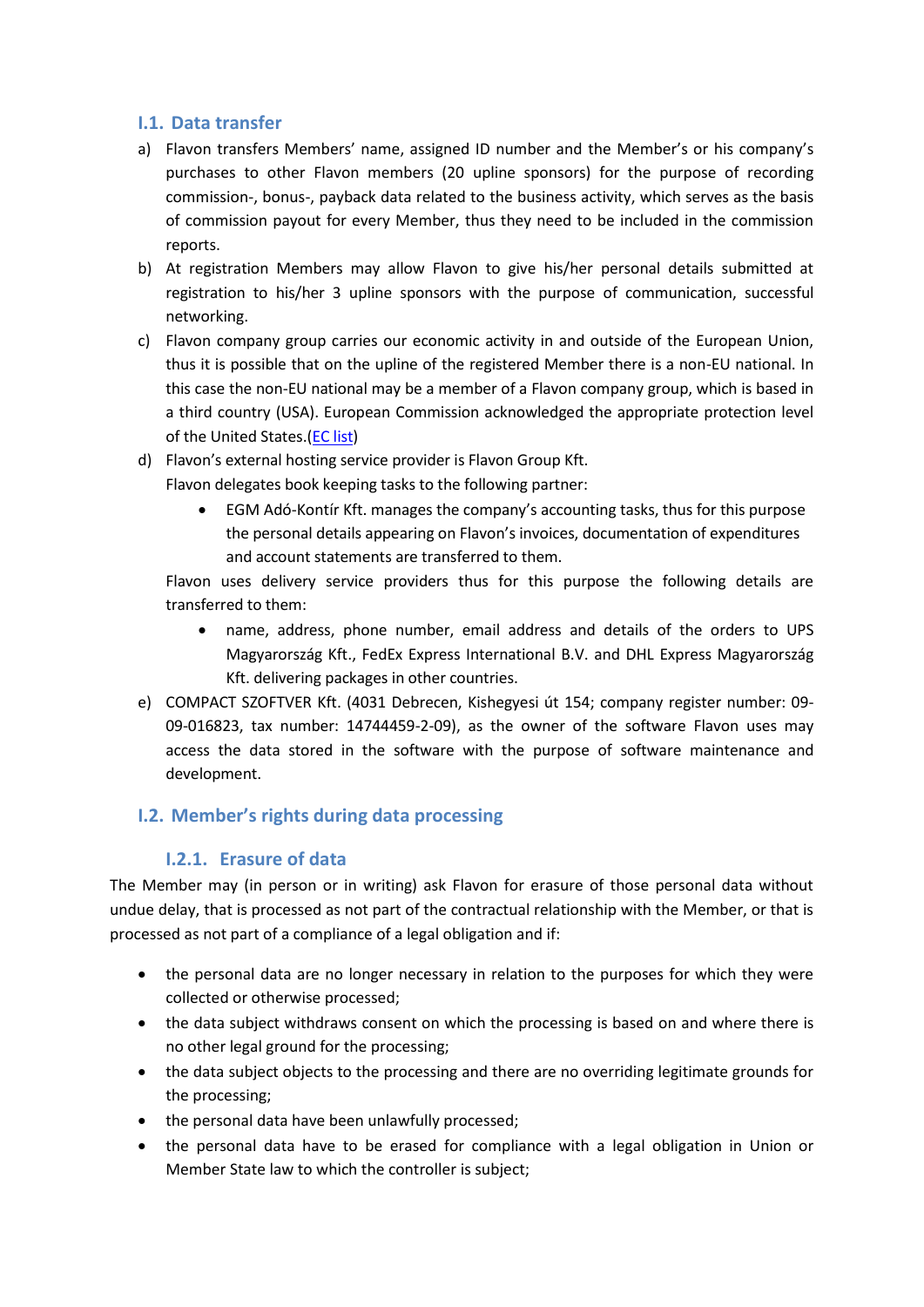the personal data have been collected in relation to the offer of information society services.

## **I.2.2. Asking for information**

<span id="page-3-0"></span>Members have the right to **ask for information** at any time from Flavon in person or in writing regarding the processing of his/her personal data and get information about the method of data processing. Members may require Flavon at any time to provide access to his/her personal data. Flavon fulfils this obligation through the Back Office.

## **I.2.3. Confirmation**

<span id="page-3-1"></span>The Member shall have the right to obtain confirmation from Flavon as to whether or not personal data concerning him or her are being processed, and, where that is the case, access to the personal data and the following information:

- the purposes of the processing:
- the categories of personal data concerned;
- the recipients or categories of recipients to whom the personal data have been or will be disclosed, in particular recipients in third countries or international organisations;
- where possible, the envisaged period for which the personal data will be stored, or, if not possible, the criteria used to determine that period;
- the existence of the right to request from the controller rectification or erasure of personal data or restriction of processing of personal data concerning the data subject or to object to such processing;
- the right to lodge a complaint with a supervisory authority;
- where the personal data are not collected from the data subject, any available information as to their source.

## **I.2.4. The Member's right to access**

<span id="page-3-2"></span>By operating Back Office Flavon provides the Members access to the personal data that is processed.

## **I.2.5. Right to rectification**

<span id="page-3-3"></span>The Member shall have the right to obtain from Flavon without undue delay the rectification of inaccurate personal data concerning him or her. Taking into account the purposes of the processing, the Member shall have the right to have incomplete personal data completed, including by means of providing a supplementary statement. Members can exercise this right via Back Office or by calling the customer service.

## **I.2.6. Right to restriction of pr**o**cessing**

<span id="page-3-4"></span>The Member shall have the right to obtain restriction of processing from Flavon where one of the following applies:

- the accuracy of the personal data is contested by the Member, for a period enabling Flavon to verify the accuracy of the personal data;
- the processing is unlawful but Flavon opposes the erasure of the personal data and requests the restriction of their use instead;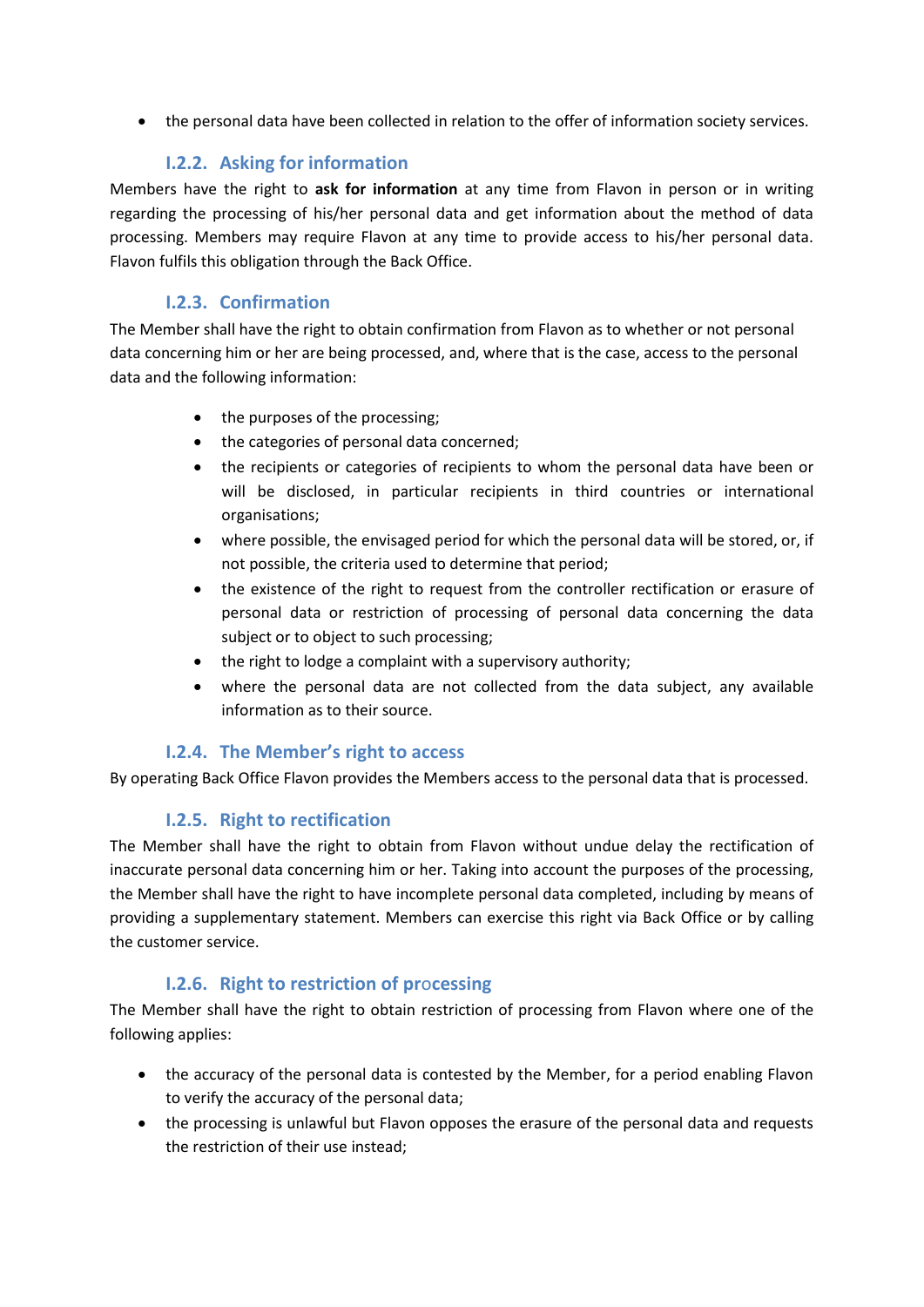- Flavon no longer needs the personal data for the purposes of the processing, but they are required by the Member for the establishment, exercise or defence of legal claims;
- the Member has objected to processing; in this case the period of restriction is covers the time while it is verified whether the legitimate grounds of the controller override those of the data subject.

Where processing has been restricted, such personal data shall, with the exception of storage, only be processed with the Member's consent or for the establishment, exercise or defence of legal claims or for the protection of the rights of another natural or legal person or for reasons of important public interest of the Union or of a Member State.

A Member who has obtained restriction of processing shall be informed by Flavon before the restriction of processing is lifted.

## **I.2.7. Right to object**

<span id="page-4-0"></span>The Member shall have the right to object, on grounds relating to his or her particular situation, at any time to processing of personal data concerning him or her in case of:

- processing is necessary for the performance of a task carried out in the public interest or in the exercise of official authority vested in Flavon;
- processing is necessary for the purposes of the legitimate interests pursued by Flavon or by a third party,

except where such interests are overridden by the interests or fundamental rights and freedoms of the Member which require protection of personal data.

Flavon shall no longer process the personal data unless it demonstrates compelling legitimate grounds for the processing which override the interests, rights and freedoms of the Member or for the establishment, exercise or defence of legal claims.

The processing of personal data provided by the Member to Flavon for purposes other than those for which the personal data were initially collected should be allowed only where the processing is compatible with the purposes for which the personal data were initially collected.

The Member may request Flavon at any time, free of charge the modification, erasure of his/her personal data, may object to the processing of his/her data, and may request access to these data. Flavon shall without undue delay, but in at least 1 month answer the Member's letter and fulfil his/her request in case it is compatible whit the Member's rights set out in the corresponding regulations.

The Member may request Flavon at any time to get to know and obtain communication in particular with regard to the purposes for which the personal data are processed, where possible the period for which the personal data are processed, the recipients of the personal data, the logic involved in any automatic personal data processing and, at least when based on profiling, the consequences of such processing.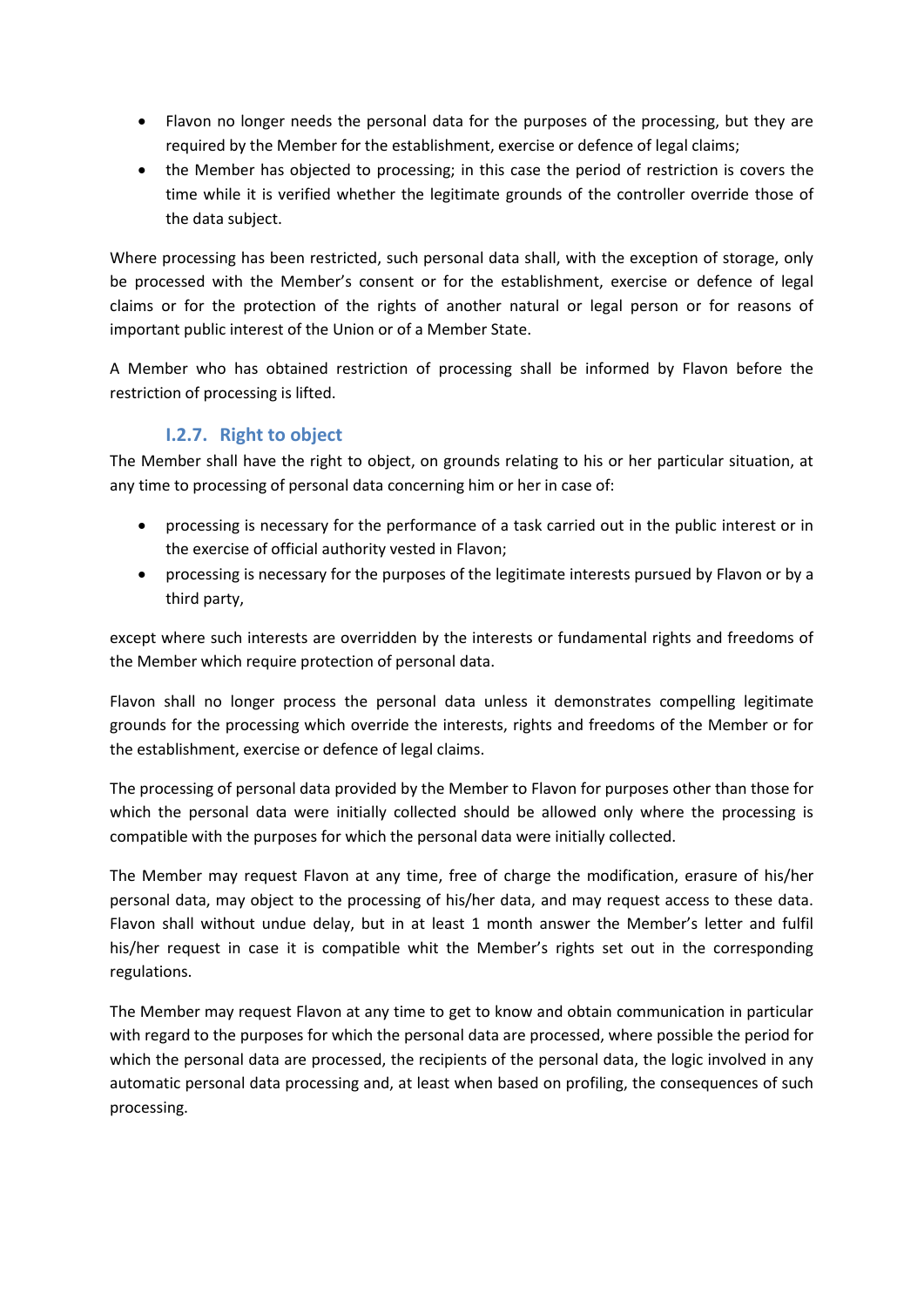## **I.2.8. Right to data portability**

<span id="page-5-0"></span>The Member shall have the right to receive the personal data concerning him or her in a commonly used and machine-readable format and have the right to transmit those data to another controller without hindrance from Flavon, in case of the data processing is based on the Member's consent or on a contract and the processing is carried out by automated means. The Member shall have the right to have Flavon transmitting his/her personal data directly to another data controller. This right of the Member shall not apply to processing necessary for the performance of a task carried out in the public interest or in the exercise of official authority vested in the controller, and this right shall not affect the rights and freedoms of others.

### **I.3. Complaint against data processing**

<span id="page-5-1"></span>The Member shall have the right to submit a complaint against data processing to Flavon or directly to the supervisory authorities at any time. If the Member contacts Flavon firstly with his/her complaint, Flavon shall investigate the content and reason of the complaint in every case and shall make its remarks in 15 days.

The Member may submit his/her objections regarding the service or activities of Flavon in the following way: mailing address: HU-4033, Debrecen, Veres Péter utca 19, or electronically – email address: [info@drreti.hu.](mailto:info@drreti.hu)

Flavon will remedy verbal complaints immediately, provided it is able to do so. If it is not possible to immediately remedy the verbal complaint due to the nature of the complaint, or if the Member does not agree with the management of the complaint, Flavon will record a report on the complaint – which it will retain for five years together with its substantial response. Flavon is obliged to hand over to the Member one copy of the report on the verbal complaint personally (in the office), or if this is not possible, then it is obliged to act according to the rules that refer to written complaints detailed below. Flavon, in the case of a verbal complaint that is communicated through phone or through another electronic telecommunication service, will send the Member the duplicate copy of the report at the latest simultaneously with its substantial response. In all other cases Flavon shall act according to the rules that refer to written complaints. In the case of a complaint that is recorded with the aid of a phone or another means of telecommunication, Flavon will attach an ID to the complaint, which will simplify later on the retrieval of the complaint. Flavon will substantially answer in writing complaints it receives, within 15 days. Taking the relevant step according to this agreement means submitting it to the post. If the complaint is refused, Flavon shall inform the Member about the reason of refusal.

If Flavon considers the content of the complaint unacceptable or the data subject does not wish to lodge a complaint, he or she has the right to lodge a complaint directly with the supervisory authority of the NAIH (1125 Budapest, Szilágyi Erzsébet fasor 22/c.) or to seek judicial redress.

## **I.4. Measures of data protection**

<span id="page-5-2"></span>Flavon shall treat the data it receives confidentially in accordance with the provisions of Act CXII of 2011 on the Protection of Personal Data and the Disclosure of Data of Public Interest, the provisions of the GDRP Regulation and Section 13/A of Act CVIII of 2001 on Certain Aspects of Electronic Commerce Services and Information Society Services.

Flavon keeps in mind the following principles regarding personal data processing: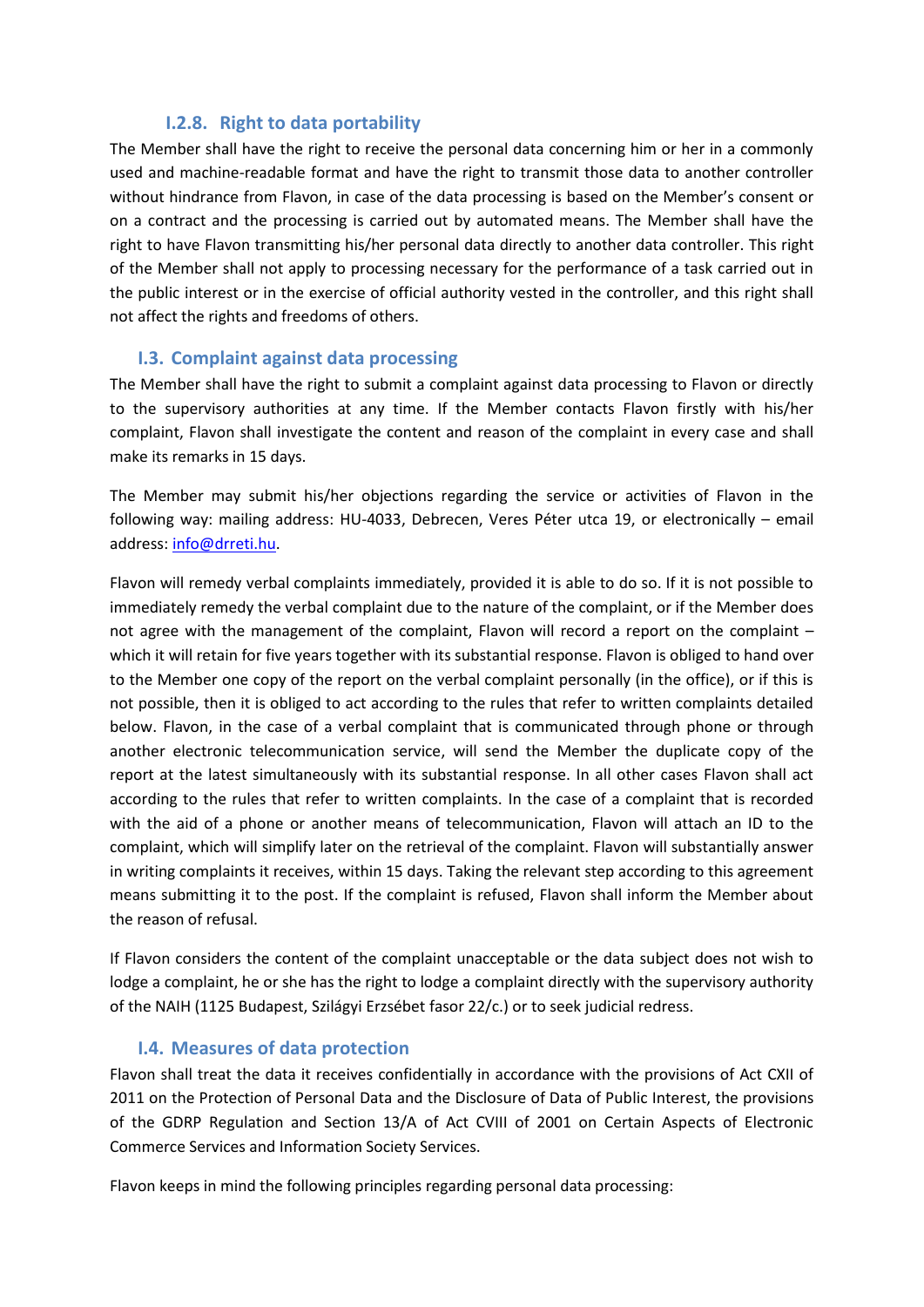- Lawfulness, fairness and transparency: personal data shall be processed lawfully, fairly and in a transparent manner in relation to the Member;
- Personal data shall be collected for specified, explicit and legitimate purposes and not further processed in a manner that is incompatible with those purposes;
- Accuracy: personal data shall be accurate and, where necessary, kept up to date; every reasonable step must be taken to ensure that personal data that are inaccurate, having regard to the purposes for which they are processed, are erased or rectified without delay.
- Storage limitation: Personal data shall be kept in a form which permits identification of Members for no longer than is necessary for the purposes for which the personal data are processed; personal data may be stored for longer periods insofar as the personal data will be processed solely for archiving purposes in the public interest, scientific or historical research purposes or statistical purposes, it is subject to implementation of the appropriate technical and organisational measures required by the regulation in order to safeguard the rights and freedoms of the Member;
- Integrity and confidentiality: personal data shall be processed in a manner that ensures appropriate security of the personal data, including protection against unauthorised or unlawful processing and against accidental loss, destruction or damage, using appropriate technical or organisational measures;
- Accountability: Flavon shall be responsible for, and be able to demonstrate compliance with these principles.

Taking into account the state of the art, the costs of implementation and the nature, scope, context and purposes of processing as well as the risk of varying likelihood and severity for the rights and freedoms of natural persons, Flavon shall implement appropriate technical and organisational measures to ensure a level of security appropriate to the risk, including the ability to restore the availability and access to personal data in a timely manner in the event of a physical or technical incident; a process for regularly testing, assessing and evaluating the effectiveness of technical and organisational measures for ensuring the security of the processing.

Flavon does not adhere to approved codes of conduct or approved GDPR certification mechanisms.

### <span id="page-6-0"></span>**I.5. Newsletter, E-DM**

The e-mails that Flavon sends to the Members contain only those information that are necessary because of the legal relationship, product purchase, the operation of Flavon's system, organized events or other important information.

### **I.6. Managing breach of personal data**

<span id="page-6-1"></span>Personal data breach means a breach of security leading to the accidental or unlawful destruction, loss, alteration, unauthorised disclosure of, or access to personal data transmitted, stored or otherwise processed.

As soon as Flavon becomes aware that a personal data breach has occurred regarding any aspects of the personal data it processes, the company shall without undue delay and, where feasible, not later